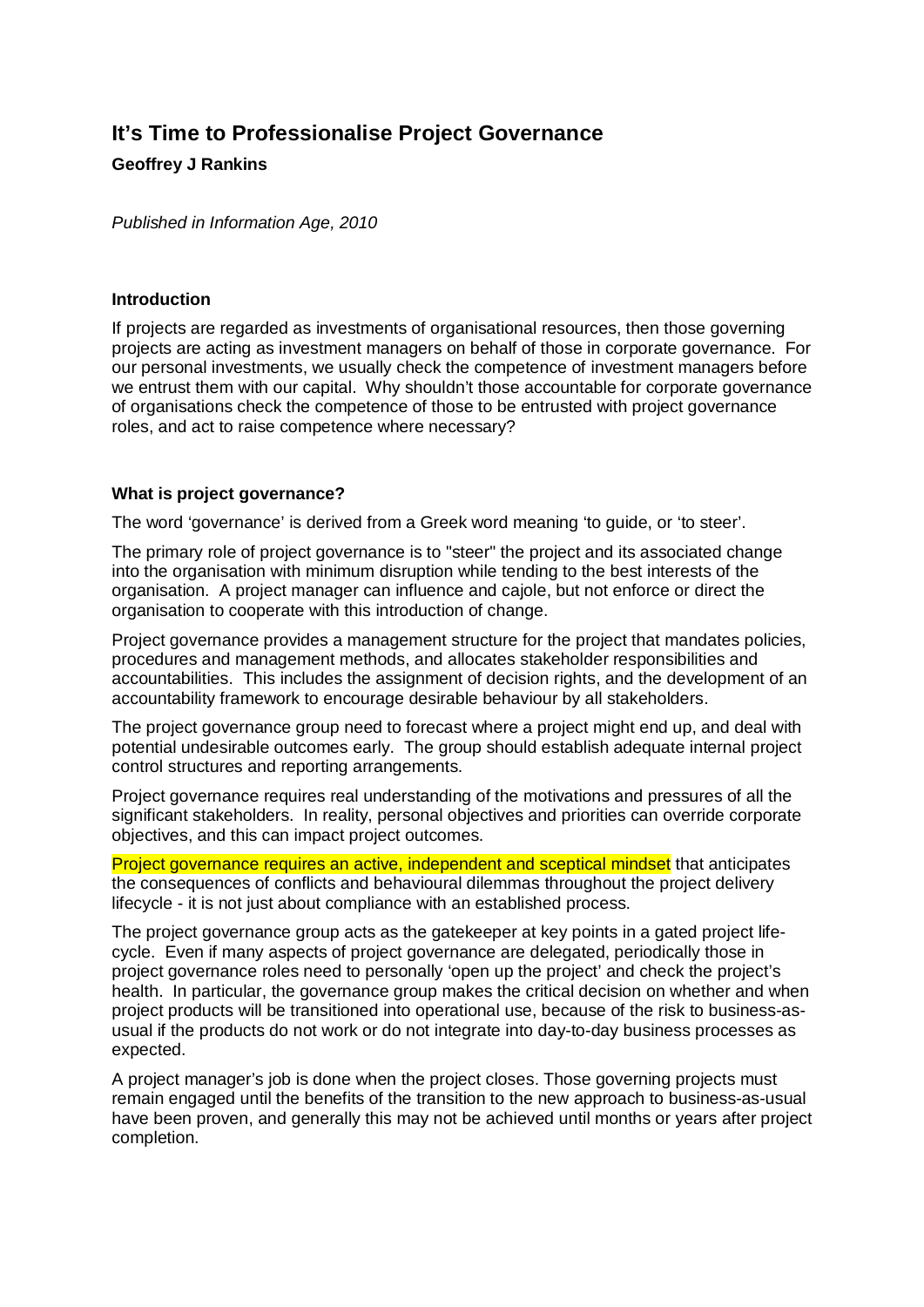Project governance is a subset of corporate governance. Those in the project governance group should be individually accountable to corporate governance for their performance.

### **Is there a problem?**

Many organisations appear to experience difficulty in extracting maximum organisational value from investments in projects, particularly but not exclusively in areas such as ICT. Research, experience and anecdotal evidence suggest that poor project governance is widespread. This is despite the ample evidence that indicates the need for more effective project governance.

One reason for poor project outcomes for many organisations is that undue emphasis is placed on the technical, financial and scheduling aspects of projects rather than on ensuring that expected business outcomes will be achieved and organisational value realised. This is because many of those appointed to project governance roles are more familiar with the technical, financial and scheduling aspects of the project rather than benefits realisation and value delivery. Specifically, viewing major ICT projects as technical initiatives rather than business initiatives promotes ineffective project governance.

Project governance must concern itself with a range of issues; it is not just about compliance with a process, and it must not let the 'noise' around a project cause a loss of focus on the need for a 'return on investment'. Project governance also means remaining aware of the context in which the project is running – a change in this context might mean that a well-run project should be cancelled.

In many cases, projects are not subject to adequate oversight and guidance by senior managers. Research shows that delivery of value from projects is enhanced through active participation of senior managers in the governance of projects, from concept initiation through to realisation of benefits. In fact, an effective and engaged project sponsor is actually a predictor of project success.

The problem is that, despite the many hours spent by senior managers in project governance meetings, few actually know what their role is, what they should be focussed on or why. Many organisations spend considerable effort in acquiring or developing competent project managers but few seem willing to develop the competence of those governing projects.

#### **How bad is it?**

All research on why major projects fail finds that "lack of senior management support" is one of the top three contributors. The UK Government lists "decision making failures" as one of the top five causes of project failure. Victorian Treasury, which oversees Gateway Reviews of major projects, lists poor project governance as the second most common cause of project failure.

A recent survey conducted by QUT researchers found that project managers were critical of project governance:

- The respondees who used PRINCE2 were exceptionally critical of the competence and effectiveness of Project Boards and Project Sponsors;
- The respondees who did not use PRINCE2 were likewise highly critical of the absence of defined project governance structures, processes and associated roles, responsibilities and accountabilities.

Project governance is a distinctly different activity to operational management. Approaches that work well in the latter actually hinder success in the former. Most sponsors and project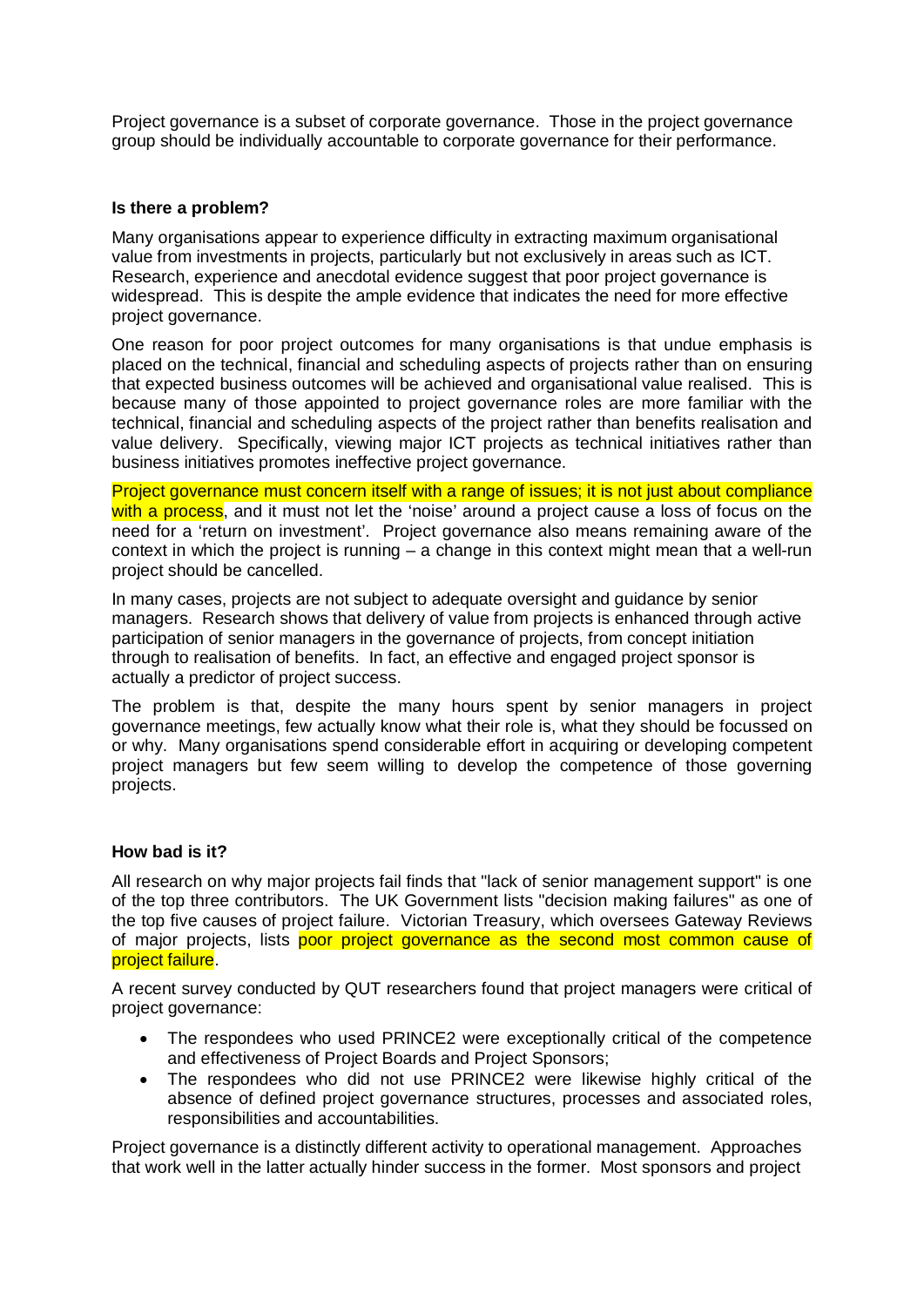governors are operational managers who have been promoted into senior roles through excellence in managing business-as-usual in functional units. They could be described as "accidental sponsors". People appointed to project governance roles for the first time need to be briefed as to how to discharge their new responsibility effectively, and provided with ongoing support by P3Os and other independent assurance and support functions.

### **Available Guidance**

There are many sources of information providing guidance on aspects of project governance:

- Corporate governance standards, including the ASX's principles of corporate governance, most of which have a direct interpretation for project governance:
	- o Lay solid foundations for management and oversight;
	- o Structure the board to add value;
	- o Promote ethical and responsible decision-making;
	- o Safeguard integrity in financial reporting;
	- o Make timely and balanced disclosure;
	- o Respect the rights of shareholders;
	- o Recognise and manage risk;
	- o Remunerate fairly and responsibly, which at project level could be interpreted as 'manage the performance of the project team'
- The OGC's PRINCE2 project management method provides a set of Project Board duties and behaviours:
	- o Be accountable for the project;
	- o Provide unified direction;
	- o Delegate effectively;
	- o Facilitate cross-functional integration;
	- o Commit resources;
	- o Ensure effective decision-making;
	- o Support the Project Manager;
	- o Ensure effective communication
- The OGC's PRINCE2 project management method and MSP programme management method provide detailed role descriptions for those in project and programme governance roles;
- The OGC's Programme and Project Sponsor (PPS) offering is a method-agnostic programme and project governance briefing;
- The OGC's Portfolio Programme and Project Office (P3O) offering provides valuable advice and concrete guidance on how to establish portfolio, programme and project offices to support the decision-making role of those in project governance;
- The OGC's latest offerings, Management of Value (MoV) and Management of Portfolios (MoP) also offer useful guidance on clearly establishing the justification for projects in terms of organisational value objectives as the focus of subsequent project governance;
- The British APM's Governance of Project Management (GoPM) offering provides eleven overarching principles of effective project governance, then provides 42 questions that those in corporate governance or their agents should ask to satisfy themselves that effective project governance exists in their organisation;
- The interim draft of AS/8016 Corporate Governance of ICT Projects lists project governance responsibilities as including:
	- o Evaluate check the initial and ongoing justification for the project;
	- o Direct provide guidance and direction to the project; make decisions;
	- o Monitor keep an eye on the critical aspects of the project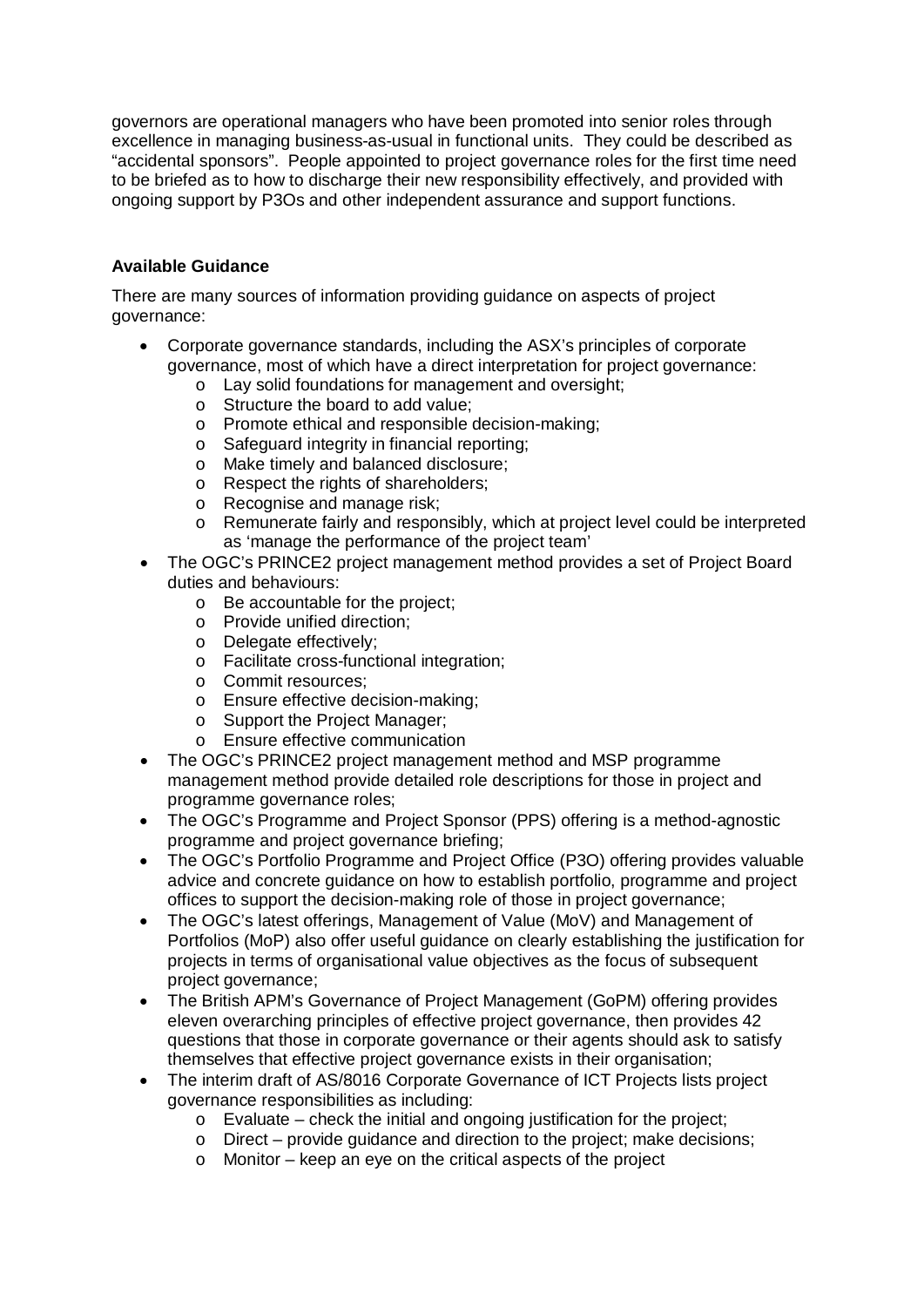- The draft ISO 21500 Guide to Project Management discusses various aspects of project governance, covering both the 'directive' and 'executive' aspects of governance, including aspects that might be described as 'portfolio management' and 'governance of project management'. Interestingly, it says that those in governance roles should mentor the Project Manager to ensure a business orientation rather than a technical orientation, but this will only work if those in project governance roles have a business orientation themselves;
- Academic research showing how those governing projects can promote or hinder project success;
- Books by academics and practitioners;
- Briefings offered by professional project management support organisations.

### **Approaches to improving Project Governance**

The main recommendations of the QUT research cited previously were:

- x Educate Project Board members on their collective and individual responsibilities;
- Increase senior management awareness of project management controls;
- Explain how to achieve the senior leadership commitment needed to embed standard project management methods;
- Prepare publications targeting the roles and responsibilities of Executives and other Project Board members;
- Develop a targeted briefing for Project Sponsors and Project Board Members;
- Introduce certification for Project Board members.

With respect to the final point, while some organisations have developed in-house project governance frameworks and provide 'project sponsor training', there are no generally accepted accreditations for those in project governance roles.

It should be noted that the observed behaviour of many organisations in adopting PRINCE2 is to send project managers to a PRINCE2 course without providing guidance and support to those who will need to take on Project Board roles.

Since it is a corporate governance responsibility to ensure that appropriate behaviours and mechanisms are in place within the organization, those in corporate governance should develop a principles-based project governance policy that defines a common and structured approach to project governance. The OGC's P3O method provides guidance on how to promulgate and support such a policy.

Many organisations support those in project governance roles by:

- Strengthening the assurance roles referred to in the PRINCE2 and MSP methods;
- Developing programme and project support functions aligned with P3O;
- Adopting the Gateway Review Process to provide periodic independent scrutiny at key gates;
- Providing coaching and mentoring support from experienced practitioners.

# **Conclusion**

Until corporate governance is strengthened to require improvement of the quality of project governance, there may be little motivation to develop project governance accreditation frameworks.

As effective project governance is critical, organisations should seek, adopt and mandate the best available practice in project governance. In the absence of a definitive standard of project governance, there is more than enough information available for organisations to develop their own credible project governance frameworks.